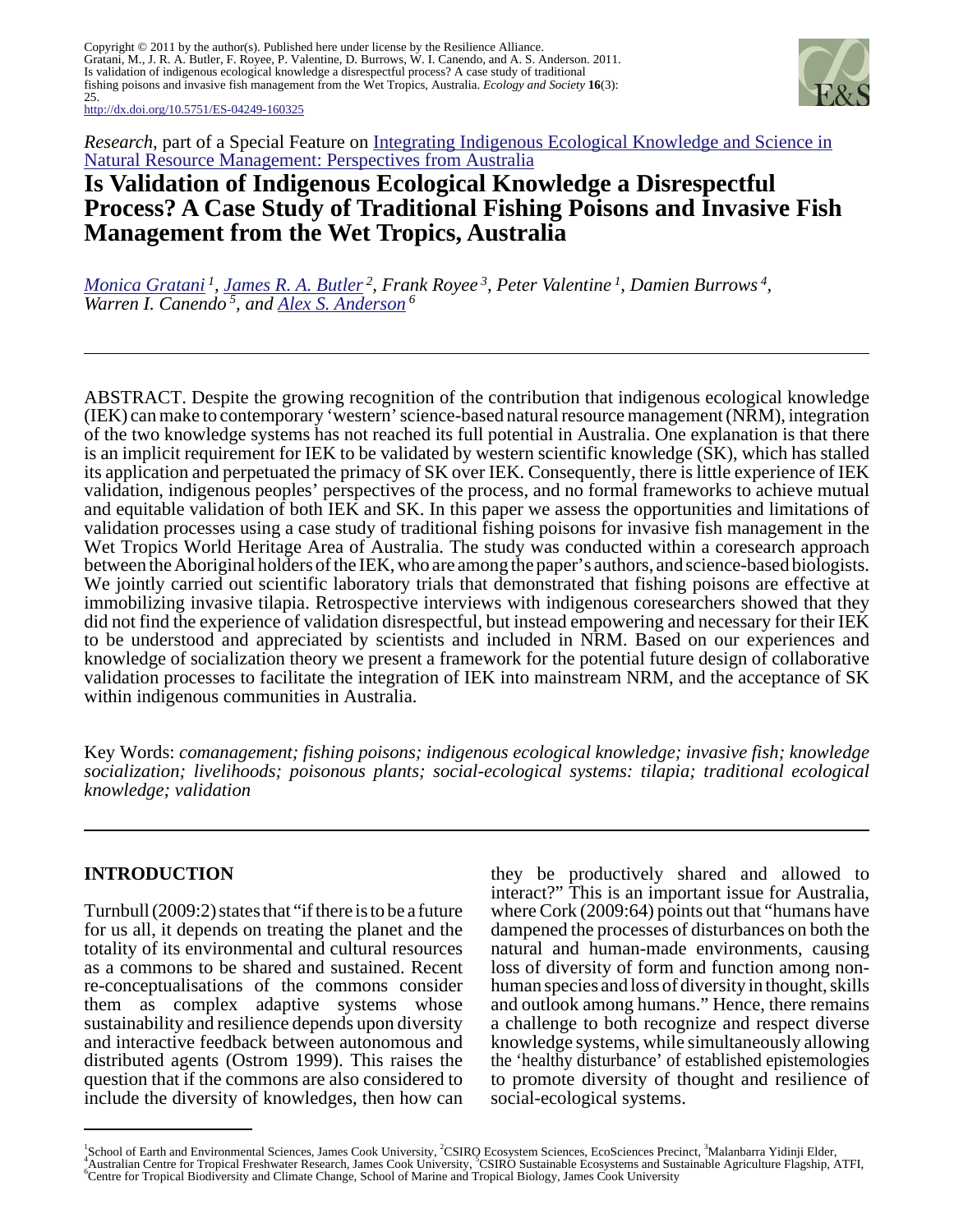In Australia natural resource management (NRM) based on western scientific knowledge (SK) has been imposed through colonialism over a landscape that had previously been managed by systems of indigenous ecological knowledge (IEK; Ross and Pickering 2002), defined as a cumulative body of knowledge, practice, and belief, evolving by adaptive processes and handed down over generations by cultural transmission, about the relationships between living beings and their environment (Berkes et al. 2000). Although the situation is changing, IEK in Australia plays a limited role in NRM (Carter and Hill 2007), and western scientific epistemology maintains intellectual primacy over IEK (Nursey-Bray 2009). This might be because, as summarized by Stephenson and Moller (2009:142), "when control and decisionmaking authority rests... with government management agencies, negotiation needs to occur and new institutions must be created to ensure indigenous groups have a substantive role in environmental management." There is also a general expectation that IEK must first be validated against science to be valued and adopted, and this may stall negotiation of a role for IEK in the comanagement of natural resources (Nakashima and Roué 2002). As a consequence, even though Australian federal and state government policies encourage the inclusion of IEK in NRM, integration through local NRM plans has not achieved its recognized potential.

The Oxford Dictionary ([www.oxforddictionaries.com](http://www.oxforddictionaries.com) ) defines validation as "to check or prove the validity or accuracy of..." or "to demonstrate or support the truth or value of..." That the validity of one knowledge system must be confirmed by another raises issues over the equity of such an approach. The risk is that the superiority currently held by SK is perpetuated if validation of IEK is achieved by either adopting SK as the standard against which IEK must be measured, or by accepting only scientific evidence to support IEK (Shiva 2000). Many authors suggest that the primacy of SK is justified by the positive record of science in empirical, real-world problem solving (Dickison 2009), and therefore IEK should be validated against SK (Gilchrist et al. 2005, Gilchrist and Mallory 2007). However, others warn against the unilateral validation of IEK by SK, because it might be disempowering and disrespectful for local communities (Brook and McLachlan 2005).

For others, however, indigenous knowledge systems need no validation by western knowledge systems because they have proved their validity by supporting communities for thousands of years (Michell 2005). Indigenous peoples also adopt their own indigenous knowledge as the benchmark against which to validate other knowledge systems. As Williams (2009:168) notes: "indigenous people worldwide ... commonly believe that their traditional knowledge is superior to scientific knowledge because it is meaningful to them and it works." Hence, the relative positions of knowledge holders toward alternative knowledge systems may further inhibit the dialogue necessary for the integration of SK and IEK in NRM. Consequently, there is a need to develop spaces where holders of different knowledge systems can develop a respectful and equitable dialogue on how to mutually validate and integrate their knowledge for effective NRM (Davidson-Hunt and O'Flaherty 2007, Robson et al. 2009).

We contribute to the debate on what validation is, and how it can support integration of IEK and SK with a case study that tested traditional fishing poisons for the control of tilapia, invasive fish that are spreading through the rivers of the Wet Tropics of Queensland, Australia. Fishing poisons are toxic plants that affect fish but not people who consume the fish, and continue to be used in traditional societies all over the world, especially in developing countries (Neuwinger 2004). There is a widespread interest in including fishing poisons in modern pest management because they are effective on many aquatic pest species, and are usually less expensive (Bagalwa and Chifundera 2007) and perceived as more environmentally friendly than chemical pesticides (Ramanujam and Ratha 1980). Scientific validation has previously been applied to assess the effect of traditional fishing poisons on target pest species (Ramanujam and Ratha 1980, Ibrahim et al. 2000, Luitgards-Moura et al. 2002, Kalita et al. 2007) and nontarget species (Wei et al. 2002, Singh and Singh, 2005, Bagalwa and Chifundera 2007) in Africa, India, South America, and China. However, none of these studies evaluated the validation process in terms of communities of learning, equity, and respect. Furthermore, scientific validation of traditional fishing poisons for invasive fish has never, to our knowledge, been undertaken in a collaborative fashion in Australia.

Our study was initiated by the elders of a community who wanted their knowledge to be validated in scientific terms, because they hoped that this would raise awareness of IEK among the nonindigenous community and governmental agencies, and its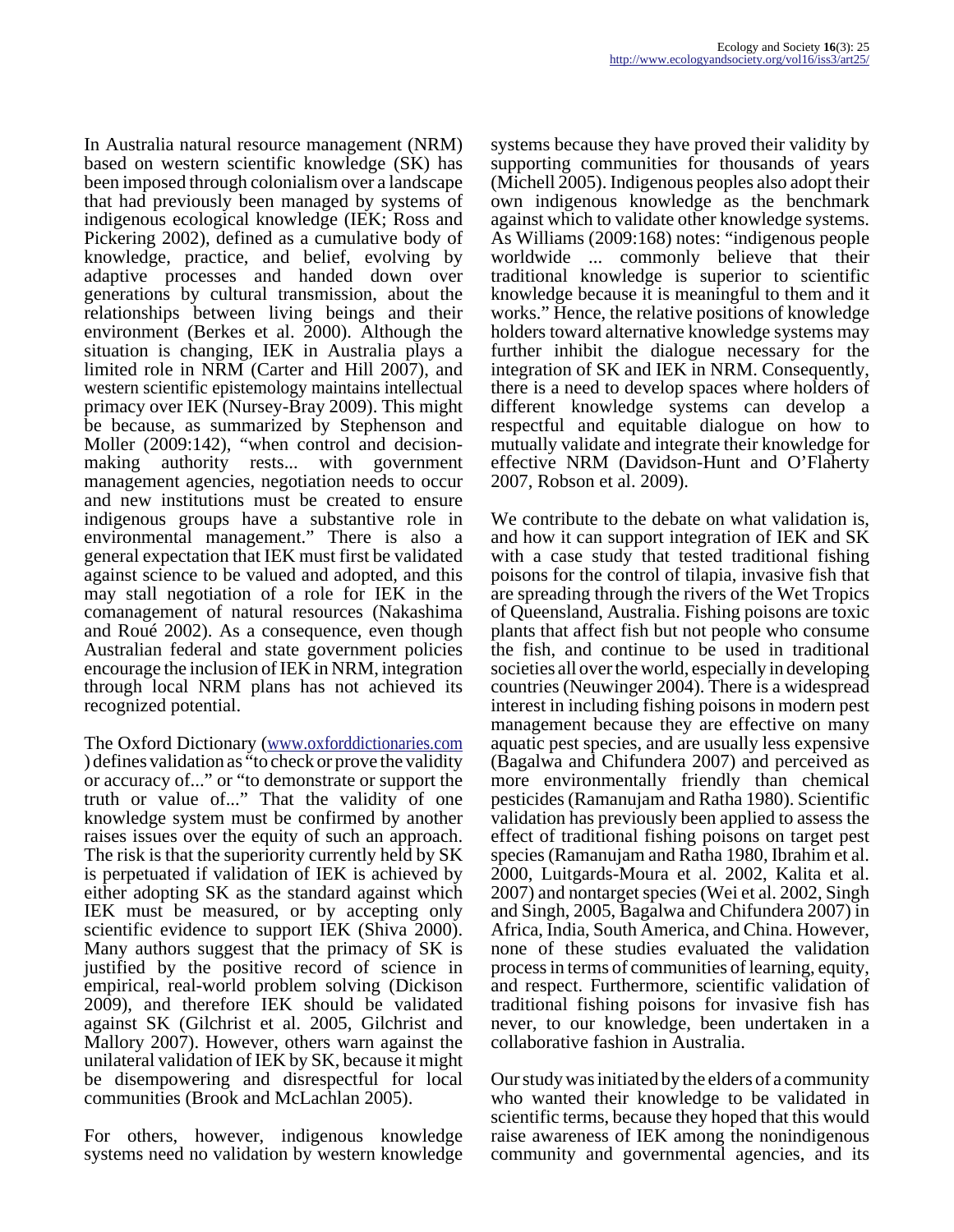

**Fig. 1.** The study area in the Mulgrave River valley, in the Wet Tropics Worls Heritage Area, Queensland, Australia.

potential to contribute to contemporary NRM. The scientific validation in our study was conducted by a mixed team of indigenous and nonindigenous researchers. The team's ultimate aim was to promote the integration of IEK and SK to improve local NRM, and to explore potential linked livelihood opportunities for the indigenous community. However, during the project different perspectives of the validation process emerged and this provided an opportunity to reflect on our experience. Hence, the research questions we address in this paper are: (1) what were the characteristics of the validation process, and (2) is validation of IEK by SK intrinsically a disrespectful process? To answer these questions we<br>retrospectively interviewed indigenous team interviewed indigenous team members who took part in the validation process, and related emerging themes to published literature on validation processes and knowledge production.

Currently there is no framework in Australia for governments and their environmental agencies to validate IEK prior to its adoption in NRM. Internationally there is only one published example of a framework for the validation of IEK, in which ethnopharmacopeias were validated in ethnoveterinary practice (Lans et al. 2007). In this framework Lans et al. accepted reviews of similar IEK applied elsewhere and published validation of similar plants

as nonexperimental evidence, but acknowledged that this was inferior to scientific validation. Hence, based on our findings we also developed a framework for the potential future design of collaborative validation processes and knowledge integration in Australian NRM.

# **STUDY AREA**

The study was carried out with the collaboration of elders from the Malanbarra Yidinji clan, traditional owners of the Mulgrave River valley in the Wet Tropics World Heritage Area of Queensland (Fig. 1). Malanbarra means 'people of the stony river bed' (Nungabana 1996), and this community has a traditional and ongoing dependence and cultural knowledge of the Wet Tropics rainforest and the Mulgrave River (Sangha et al. 2011). As traditional owners, the Malanbarra are involved in the comanagement of the World Heritage Area surrounding the Mulgrave River, but they are not satisfied with their role. They perceive that decisions made by Queensland and Australian government agencies responsible for NRM based on western scientific paradigms are disconnected from their aspirations and do not respect their cultural values or IEK. Therefore, they approached one of the authors to explore the potential for their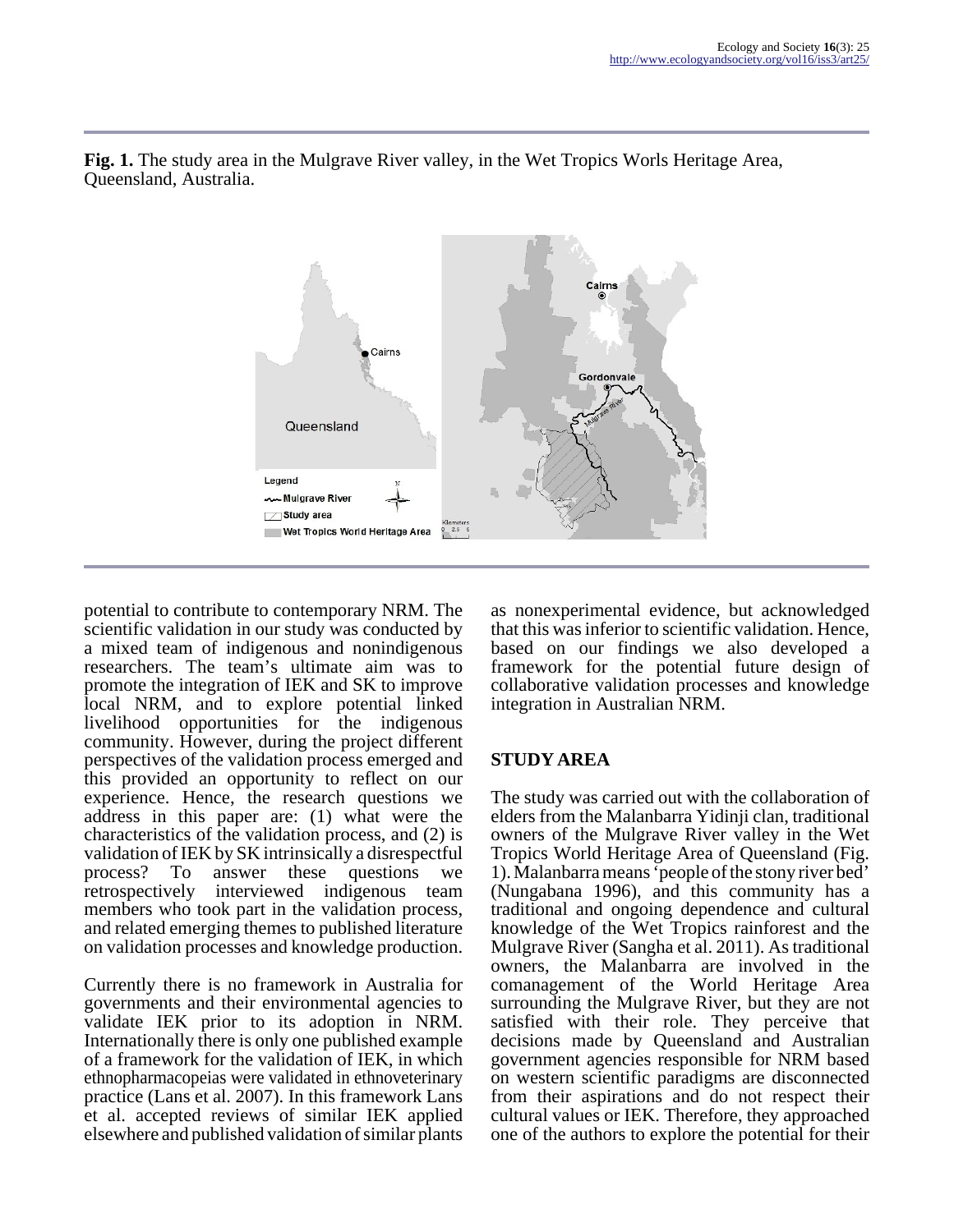IEK to contribute to the management of the Mulgrave River, and the control of tilapia through the integration of IEK and SK.

Tilapia species' tolerance for a wide range of environmental conditions and their reproductive strategy enables them to be highly successful colonizers, and severe declines of native fish species have been related to their presence in Colombia, Nicaragua, Madagascar, and Nevada (Canonico et al. 2005). In Australia two species of tilapia, *Tilapia mariae* and *Oreochromis mossambicus*, have been introduced as ornamental species, and they are established in Queensland (Webb 2003, Lintermans 2004) where they are listed as noxious species, and considerable resources are devoted to managing their spread (Queensland Fisheries Service 2001). *T. mariae* has established self-sustaining populations in the Mulgrave River (Webb 2007, Burrows 2009).

Piscicides and mechanical removal are methods adopted by NRM agencies for controlling tilapia in Queensland (Ovenden 1998). Rotenone is most commonly used because of its low toxicity for nontarget animals, rapid decomposition in the environment, and relatively low cost. Despite these advantages the use of rotenone is controversial because of its side effects on nontarget species and the toxicity of solvents used in its preparation (Ling 2002). Hence, indigenous fishing poisons are a possible alternative source of environmentally friendly bioactive molecules.

The presence of tilapia in the Mulgrave River therefore presented an opportunity to test the Malanbarra Yidinji's traditional fishing poisons as a possible alternative tool for their control. We developed an experimental procedure to scientifically validate the efficacy of Malanbarra fishing poisons for tilapia.

# **METHODS**

# **Community engagement**

The engagement of the Malanbarra Yidinji community throughout the study was conducted within a culturally appropriate coresearch framework designed for the region (Cullen et al. 2008, Cullen-Unsworth et al. 2010). The team consisted of two male Malanbarra Yidinji elders, nonindigenous scientists from James Cook University (JCU), the Commonwealth Scientific

and Industrial Research Organization (CSIRO), the Australian Centre for Tropical Freshwater Research (ACTFR), and an indigenous cultural broker. The male elders were appointed by the Malanbarra Yidinji community as their representatives because of their expertise in fishing poisons, and they conferred with the community throughout the study. The elders provided their free and prior informed consent for all phases of the project. It was agreed that the identity of the two plants traditionally used as fish poisons was the intellectual property of the community and should remain confidential. Instead, we have named them 'W' (white) and 'R' (red), which referred to the color of their sap.

Samples of the plants were collected by the elders during participatory field trips in the study area. Plants were prepared by cutting a 30-50 cm section from the basal stem and storing it in a plastic bag in a refrigerator. In the laboratory these sections were pulverized using a pestle and mortar to produce a paste of woody material and sap. The mixture was then added to laboratory tap water (86% oxygen saturation, 24-28°C and filtered to eliminate chlorine) to obtain a mother solution. This was then diluted to achieve two concentrations typically used in the field for both W and R, equivalent to 1.8 g/l (low concentration) and 3.8 g/l (high concentration).

# **Laboratory tests**

A pilot experiment was conducted in April 2009, and the main research study was conducted during three experimental sessions in May, July, and December 2009. Overall, 48 individual *O. mossambicus* tilapia of 12-14 cm total length were tested, in multifactorial tank experiments at the ACTFR. Each was placed in an individual plastic basket, and four batches of 12 fish were treated in a 250 l experimental tank. The low and high concentrations of W and R were added to the tank water, with one treatment per batch of fish. A stopwatch was used to measure the onset of response in each fish ('onset time') in seconds. Immediately after each fish showed the onset of effects, and having recorded the onset time, a team member removed the fish and allowed it to recover in an adjacent clean water tank. Three control fish were kept in plastic baskets in clean water for the entire duration of each treatment. Mean onset times for fish in each batch were compared using t-tests.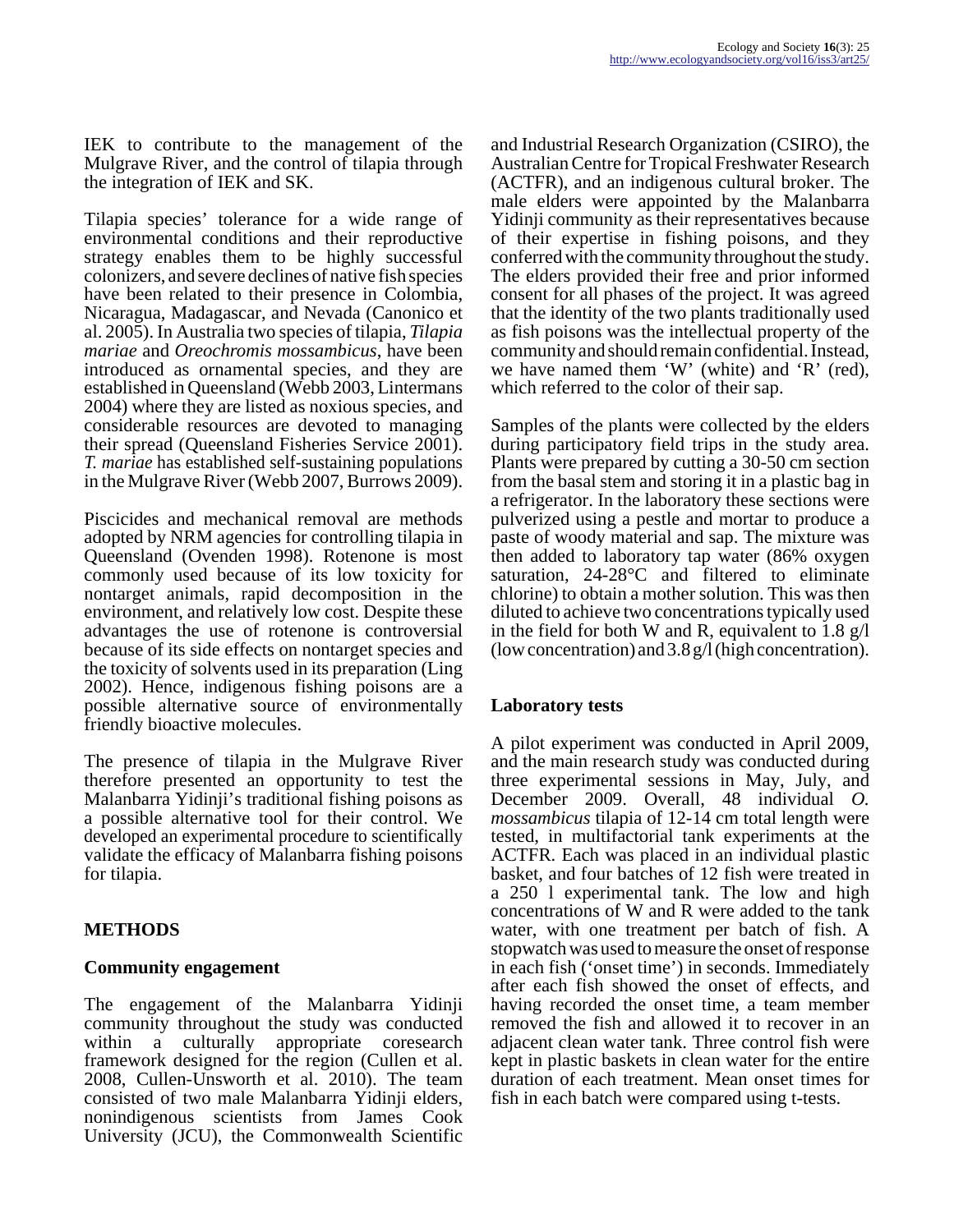| Plant        | Onset time (seconds)    |      |                          |           |
|--------------|-------------------------|------|--------------------------|-----------|
|              | Low $(1.8 \text{ g/l})$ |      | High $(3.8 \text{ g/l})$ |           |
|              | Mean                    | SE   | Mean                     | <b>SE</b> |
| W            | 625.0                   | 91.5 | 345.0                    | 23.5      |
| $\mathbb{R}$ | 262.5                   | 25.1 | 180.0                    | 12.8      |

# **Table 1.** Mean onset time for the two treatment concentrations of W and R.

#### **Reflections on the validation process**

The indigenous coresearchers' reflections on the validation process were derived from retrospective semistructured interviews (after Bernard 2006). Interviews were undertaken by the lead author after the tank experiments had been completed in December 2009, and were video and/or audio recorded. The interviews covered the following topics:

- Whether and why they supported the validation process
- Whether they felt disrespected by the process
- Their suggestions for a future IEK validation framework

# **RESULTS AND DISCUSSION**

### **Laboratory tests**

All fish showed obvious effects from the treatments. Symptoms differed for the two plants: W induced agitation, spasmodic breathing, and immobilization, and R induced paralysis. Fish used as controls did not show any change in behavior. Symptoms conformed with stunning and reversibility effects observed by the indigenous coresearchers when the two fishing poisons were traditionally applied in the Mulgrave River.

The mean onset time for W was significantly greater for the low concentration than for the high concentration (t-test,  $t = 2.96$ ,  $p < 0.05$ ; Table 1).

The mean onset time for R was significantly greater for the low concentration than for the high concentration (t-test,  $t = 2.93$ ,  $p < 0.05$ ). The mean onset time for the low concentration of R was significantly less than that for the same concentration of W (t = 3.82, p < 0.05). Similarly, the mean onset time for the high concentration of R was significantly less than that for the same concentration of W (t = 6.17, p < 0.05).

These results show that W and R were highly effective when applied to *O. mossambicus.* Different active chemical components are usually responsible for the bioactivity of fish toxicants, but their isolation and characterization requires complex chemical analysis (Ibrahim et al. 2000). We did not investigate the biochemistry of W and R to protect the community's intellectual property rights. However, our observations reflect published literature on the typical observed effects of saponins, alkaloids, and rotenone/rotenoids.

Plant W induced respiratory stress, with fish becoming agitated and their breathing spasmodic. Similar symptoms have been observed when *T. nilotica,O. machrochi,* and *Haplochromis* spp. were tested with *Maesa lanceolata,* a saponin plant used for traditional fishing in the Congo (Bagalwa and Chifundera 2007). Climbing perch, *Anabas testudineus,* show similar symptoms when exposed to saponins of *Quillaja saponaria* (Roy and Munshi 1989). Roy et al. (1990) ascribe such respiratory stress to the impact of saponins on fishes' respiratory epithelia, whereas Wickens (2001) attributes it to the alteration of water tension, whereby uptake of oxygen from water is impossible. Although extended exposure to saponins can be lethal (Bagalwa and Chifundera 2007), we observed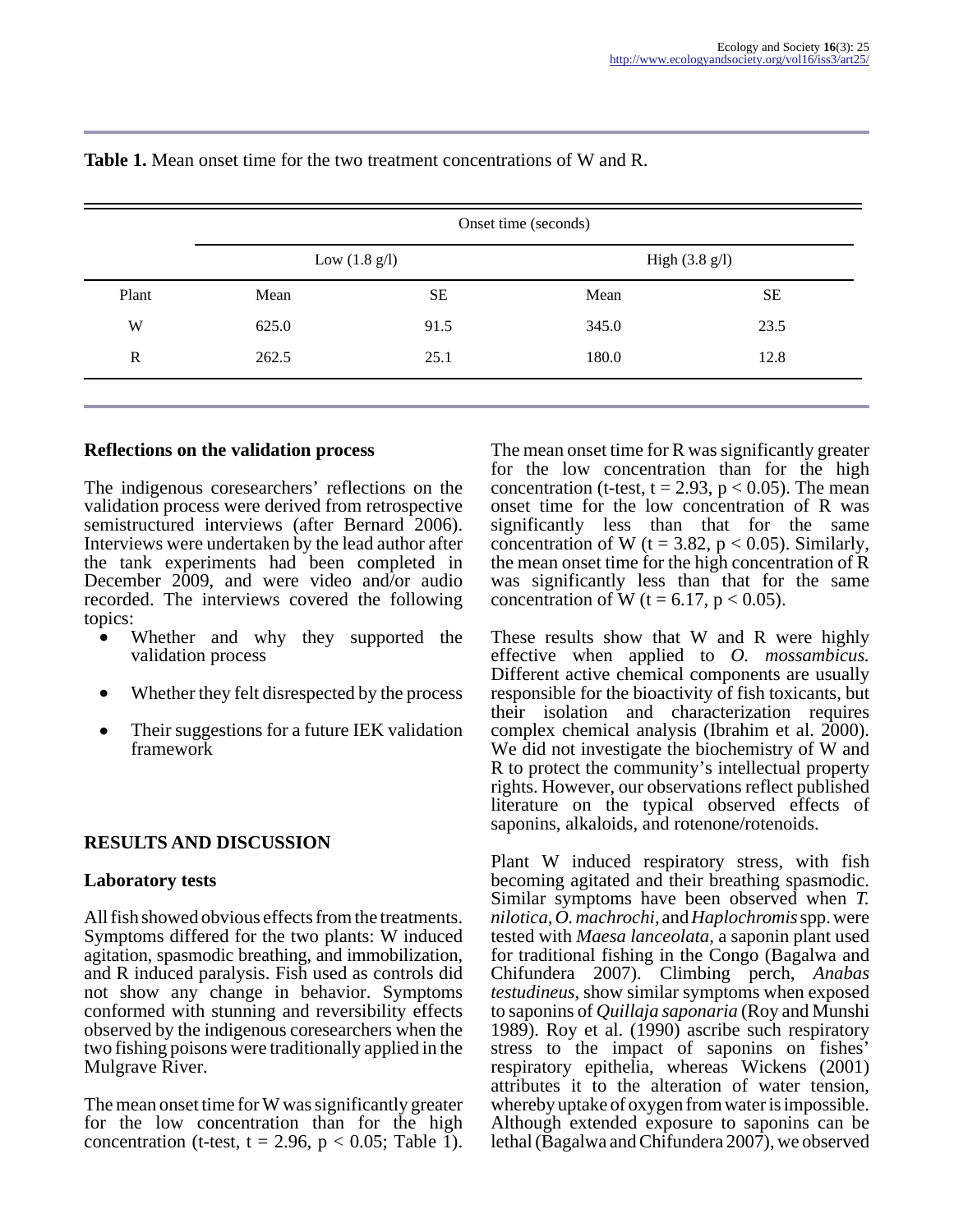only temporary effects perhaps because in our experiment fish were removed and revived after the onset of symptoms.

Plant R induced muscle paralysis, which is typical of toxic alkaloids (Wickens 2001). These are the active chemical components of the families Loganiaceae, Solanaceae, and Umbelliferae, which contain species of toxic plants used as fishing poisons worldwide by indigenous cultures (Singh and Singh 2005). Alkaloids disrupt the calcium homeostasis of the cell and induce depolarization in neurons, and are used by some reef sponges of the genus *Agelas* to deter predatory fish (Bickmeyer et al. 2004). Muscular paralysis is also induced by rotenone and rotenoids, which are isoflavonoids occurring in different genera of tropical Leguminosae (Luitgards-Moura et al. 2002).

Our results suggest that the effect of both plants is dose-dependent. This was observed also by Bagalwa and Chifundera (2007), who tested saponin extracts of *M. lanceolata* on *T. nilotica* and by Ibrahim et al. (2000) for rotenone plants tested on *T. nilotica*. The experiments also indicate that plant R affected fish more quickly than plant W.

# **Reflections on the validation process**

Extracts from interviews are presented with text in plain font inserted to help contextualize them.

*Whether and why indigenous coresearchers supported the validation process:*

Indigenous coresearchers supported the validation process because they believed that results from the experiments provided proof to scientists and government environmental agencies of the legitimacy of their IEK. As such the results built confidence among the elders about their own knowledge, and empowered them in negotiations with government about their involvement in the comanagement of their traditional estates:

*Well the experiment put us out there, it did... brought it right to the point that yes this thing* [the plants that affected tilapia] *does work...otherwise I do believe that this thing a lot of our people would have kept this quiet and would have said "no we are not going to put this thing out there" or otherwise "maybe the older people don't agree",*

*whereas we have spoken with our elder and we said "well look, you know, somebody has to take the initiative and do this and prove to other people that it can be done and that we can help other people with this. It can be done, we can eradicate this fish"* [tilapia].

The coresearchers also supported the scientific validation of their IEK as a tool to gain attention from government agencies and nonindigenous communities. In their opinion, the validation experiment produced evidence that supported the integration of their IEK into the established NRM system. Elders were aware that many scientists and government agencies believe that only data collected in a scientific fashion can support sound NRM. They supported the scrutiny of their knowledge in scientific terms to challenge the inertia of established environmental practices, as also noted by Huntington (2000) in Canadian First Nation communities. However, they believed that the mainstream SK system still does not recognize alternative knowledge systems and their holders, as also observed by Shiva (2000) and Denzin et al. (2008) in North America and India, and consequently they continue to demand a more equitable involvement of their IEK in current NRM:

*Without it* [the experiment] *they* [government agencies] *wouldn't believe you for starters, I don't believe they would, you could tell them about it and unless it's actually shown to them and they can actually see this thing for themselves as what they did during that experiment I don't believe they would. They tend to do things their own way more times than often, but they haven't got anything else that will do this job* [the effect plants had on tilapia].

*The western society doesn't really want to take on board our indigenous knowledge and respect our values and how we do business on country and how we are as one with nature, and we live and we breathe country, you know, we can read country and I knew this experiment would work as we have a similar plant up home, where I come from in the Tablelands, but it was just good to get it out there* [through the experiment] *and get it into the scientists' ears to let them*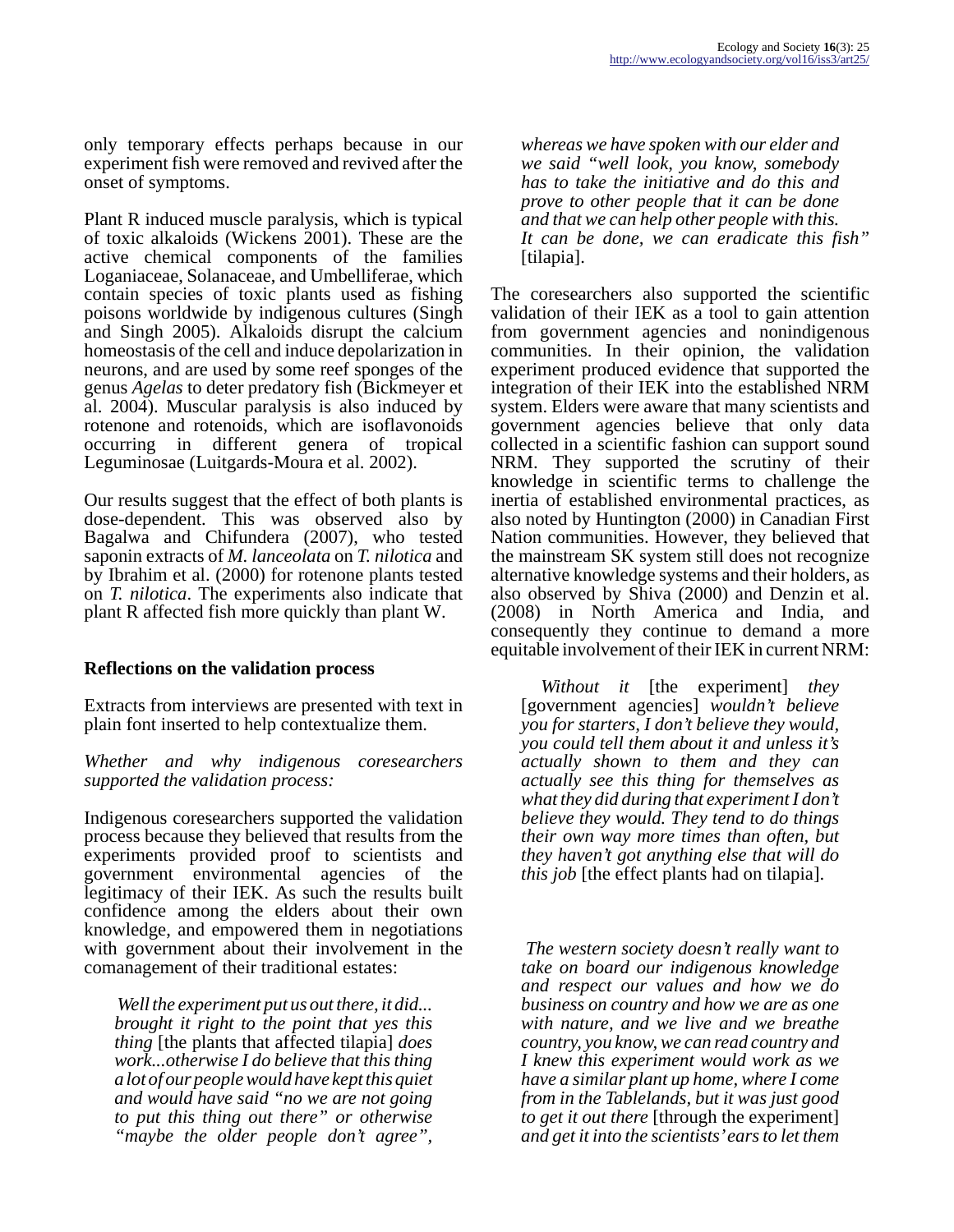*know that this can happen and it's just a stronger voice for us traditional owners so that we can get the things rolling because we're sick of being put behind all the time, you know we need to be working together instead of one up front and one behind.*

 [With the experiment we got] *more attention now than what we did in the past, because it was so hard to, government bodies would never listen to you, they would say "yeah, yeah, yeah" but it was all falling out here* [out of their ears]*, nothing was remaining in here* [in their head]*, you know, because when we come back to this thing again, then we are going through the whole process again and reinventing the wheel if you like.*

## *Whether indigenous coresearchers felt disrespected by the process:*

The coresearchers did not indicate that they were dissatisfied or had been disrespected by the process. Instead they emphasized the importance of appropriate engagement and the adoption of a collaborative approach for the successful running of the experiment. The acknowledgement of the elders' expertise and their involvement in all phases of the research project is strongly advocated by indigenous and nonindigenous scholars as conferring legitimacy and validity to research projects on indigenous matters (Cadet-James 2001). Therefore, we engaged Malanbarra Yidinji elders in a collaborative research approach that allowed the necessary time to develop mutual understanding, trust, and a positive relationship. The process was time-consuming, and this may partly explain why government agencies often do not engage appropriate community members in planning activities, as also observed by Denzin et al. (2008). However it was crucial for the process of validation to be perceived by the elders as respectful:

*Usually when scientists come and want to do studies they don't come and see the traditional owners or see the main people like the elders who are the decision makers, they usually just see anyone and by that they don't really get the 110% out of that project or whatever they are doing because they're not seeing the proper people. Even though they are seeing the people that belong to country but* [it might be they] *see a younger*

*generation, where they don't have much of an idea only hear what a couple of people have said and then try and add that together. But really to get the best benefit out of it* [you have] *to come and see the elders, because it is coming from them* [who are the people the knowledge] *has been passed down to.*

 [In this project I saw] *western and indigenous knowledge together. Scientists respecting and appreciating traditional knowledge and ways, earning trust, value and respect not just one hit wonder come in and fly out again but earning that trust, well becoming a friend like we have over the last year and a half, at the start it was a bit edgy but since you come up and then you started being a part of a bigger picture with the traditional owners they accepted you because they trusted you and just working with scientists and that and telling them that we do have ways that date back for 40,000 years that we need to put on the table for you to understand with your western ways.*

Indeed, the involvement of elders was essential to gain accurate information on Malanbarra Yidinji knowledge of fishing poisons, as was also observed by Chalmers and Fabricius (2007) when studying land cover change within the Nqabara community of South Africa, and by Gilchrist et al. (2005) for knowledge of migratory birds held by the Inuktitut of the Eastern Arctic. Our study therefore further corroborates the prerequisite for collaborative approaches if positive integration of IEK and SK is to be achieved (Cullen et al. 2008, Moller et al. 2009, Cullen-Unsworth et al. 2010, Mercer et al. 2010).

### *Indigenous coresearchers' suggestions on future engagement frameworks for the validation of IEK:*

The coresearchers found the discussion about developing a framework for future validation of IEK challenging because they were not familiar with the language relating to frameworks and conceptual models. Therefore the question was rephrased in terms more familiar to them, and they were asked what they would do if they had a similar plant to propose for a different application. They stated that they would apply scientific validation in the same way: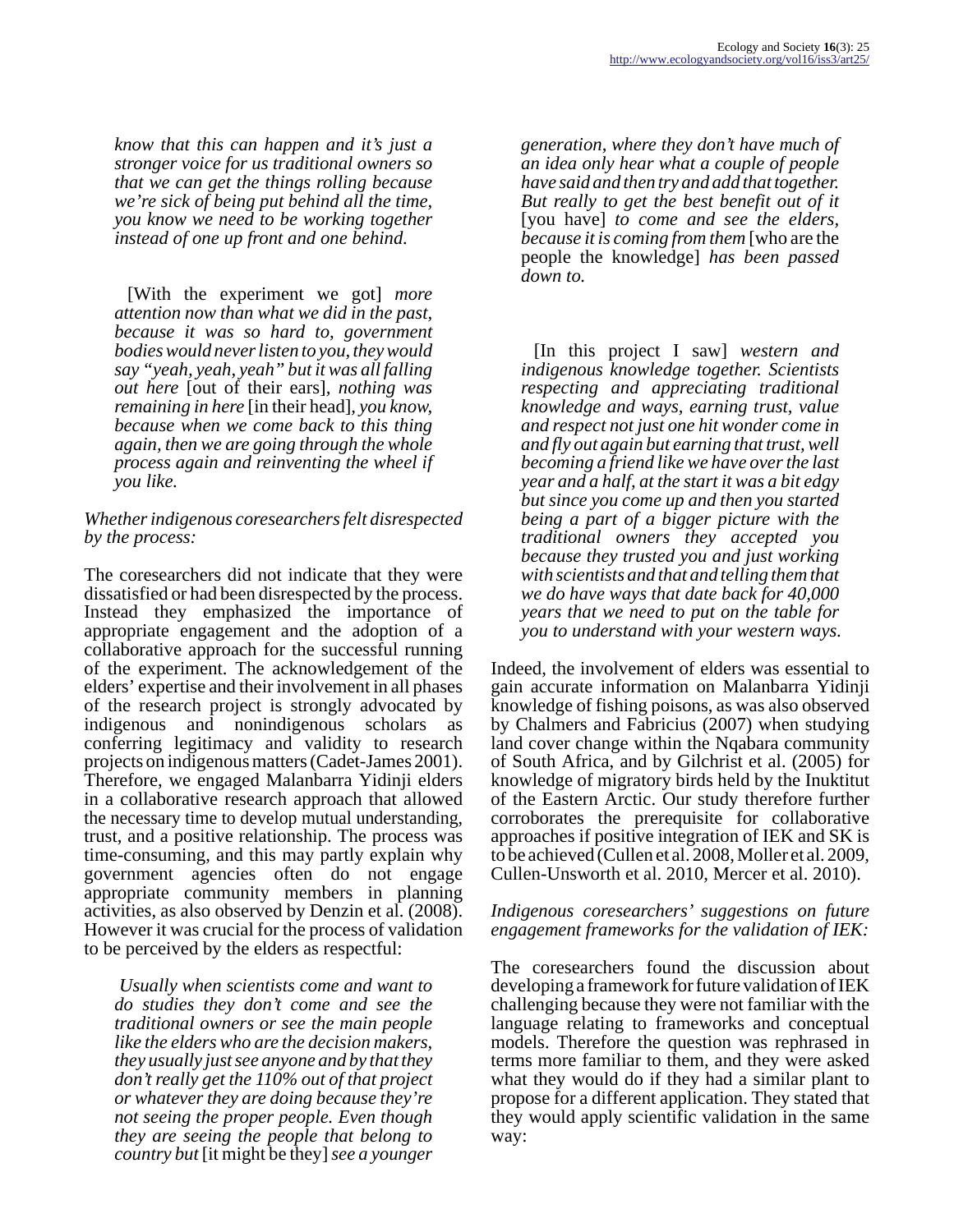

**Fig. 2.** The three step transformational process of knowledge production from new information, modified from Diemers (1999).

 [If I had another plant to use for another application] *I would bring* [people to be convinced] *back out to the country, talk to them about this thing and then show them, give them a bit of an experiment so we'll show you that it actually does work.*

### **TOWARD A FRAMEWORK FOR KNOWLEDGE VALIDATION**

We found parallels between our experiences of the validation process and the theory of knowledge socialization (Berger and Luckmann 1966). The theory proposes that when processing new information, individuals and institutions attempt to internalize the information into existing knowledge. Diemers (1999) modeled a three step transformational process whereby an individual who encounters information decides if it is worth retaining as part of his/her established knowledge. The steps are: (1) 'comprehension', whereby the individual needs to understand the new information and hence it has to be expressed in a known language; (2) 'contextualization', whereby the individual tries to make sense of the new information by relating it to his/her pre-existing knowledge or benchmark; and (3) 'valuation', whereby the new information is valued as useful for application, and is then retained and established as new knowledge (Fig. 2). However, if it clashes with the pre-existing knowledge or is considered not useful, it is rejected.

We suggest that the IEK validation exercise followed a similar transformational process, whereby the efficacy of fish poisons was new information that the coresearch team jointly passed through the comprehension, contextualization, and valuation steps. Based on this parallel we adapted Diemer's (1999) model to create a cross-cultural validation framework (Fig. 3).

Our initial assumption is that IEK and SK are two different domains of knowledge with a similar underlying process of knowledge production through socialization. In both cultures the quality of new knowledge is checked by a panel of experts, through the peer review process in the western knowledge system and by endorsement by councils of elders in indigenous knowledge systems. Our understanding is that the main difference between indigenous and nonindigenous knowledge systems is that knowledge produced on either side of the cultural divide can reflect different social values and can be encoded in different forms, such as scientific publications in western societies, and a story, ritual, or history in indigenous societies.

In our framework (Fig. 3) five categories of IEK and SK information are accepted as of equal weight for the production of validated knowledge: historical observation in both western and indigenous societies, including written or oral; published literature; experimental data; similar indigenous knowledge used in other indigenous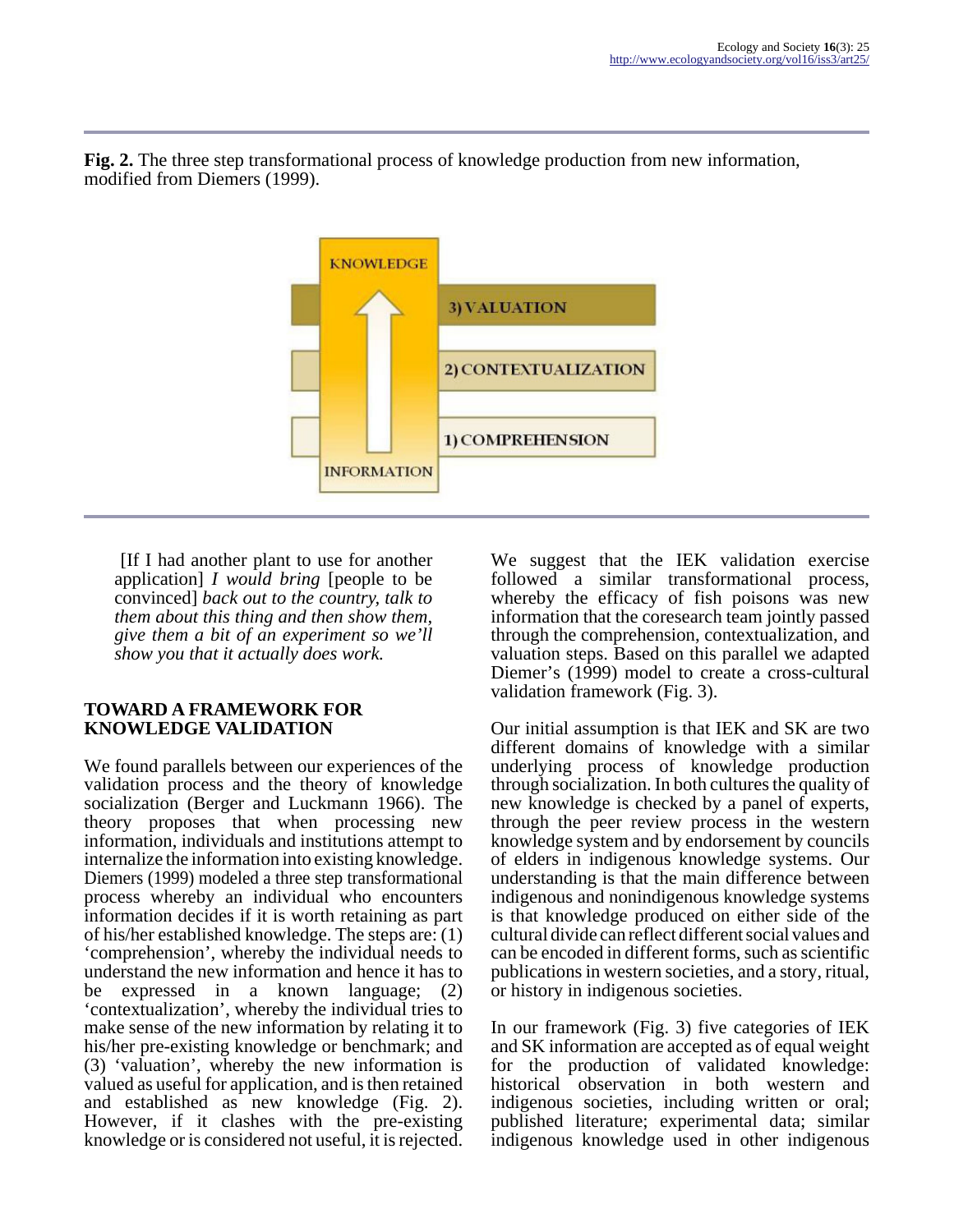**Fig. 3.** A framework for collaborative validation of indigenous ecological knowledge (IEK). In the diagram trapezoid shapes represent 'inputs' to processes, squares represent 'processes' and rounded shapes represent 'outputs.' Dashed arrows represent potential independent accessing of information by western and indigenous knowledge systems outside a collaborative validation process.



cultures; and folklore developed to maintain indigenous knowledge. These categories of information are evaluated by a collaborative and cross-cultural 'validation team,' composed of indigenous elders, western scientists, and NRM managers. This team is analogous to the 'communities of learning' defined by Robson et al. (2009) and 'place-based learning communities' proposed by Davidson-Hunt and O'Flaherty (2007) to facilitate convergence of IEK and SK.

To achieve collaborative validation, the team must proceed through the three steps of Diemer's (1999) transformational process of knowledge production:

- **1.** mutual comprehension: by presenting information in a language and medium intelligible to all team members;
- **2.** cross-cultural contextualization: by finding analogies within each team member's pre-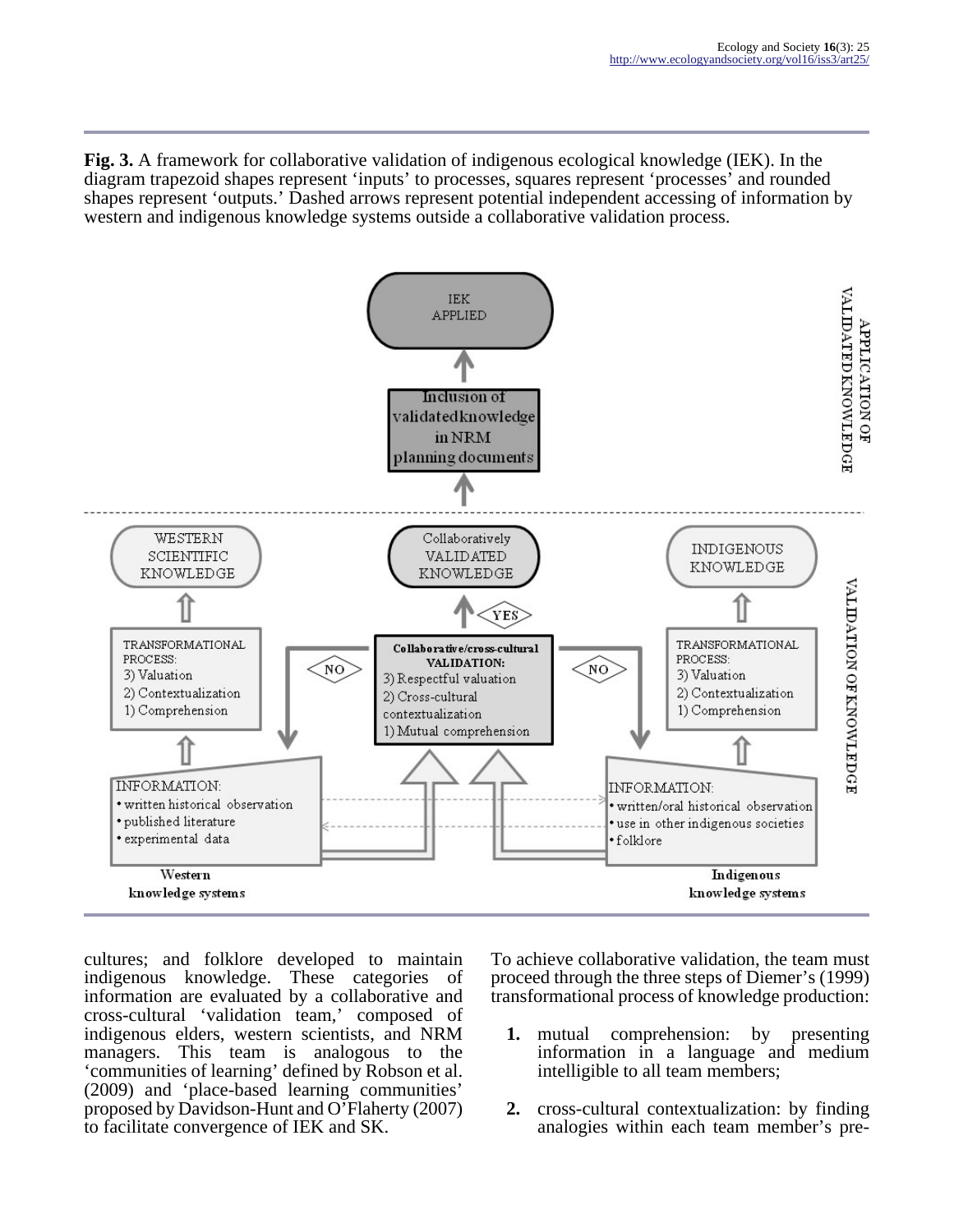existing knowledge system, which is supported by the mutual comprehension achieved in the first step;

**3.** respectful valuation: by valuing information against a common values framework representing all of the team members involved.

 If all three steps are successfully achieved, the information becomes collaboratively validated knowledge. This can then be included in NRM planning documents and is available for application (Fig. 3), subject to the local institutional context and process. If one of the three steps fails, however, the information remains confined to the knowledge system where it had been produced and cannot become validated knowledge. In that case, the process can be started again following appropriate reflection on the cause of the failure.

It should be noted, however, that there are other alternative processes for the coproduction of knowledge not represented in our framework. For example, we do not explicitly consider joint hypothesis formulation and data collection (Moller et al. 2009), or how appropriate institutions are established within which power is shared and adaptive learning can occur (Davidson-Hunt and O'Flaherty 2007, Robson et al. 2009). Such processes may vary in Australian environmental planning, potentially presenting differing prospects for knowledge integration (R. Hill, C. Grant, M. George, C. Robinson, S. Jackson, N. Abel *unpublished manuscript* ), and therefore validation exercises. Instead, our framework focuses on the process of collaborative validation of information that has been independently produced within one or other knowledge system, rather than the enabling institutional environment. It should also be highlighted that knowledge holders in the two systems can independently access and utilize information produced by the other system (Fig. 3).

### **Implications for the adoption of collaborative validation in NRM**

Berkes et al. (2000) and Moller et al. (2009) suggest that the integration of SK and IEK should occur at the level of 'process' rather than of 'content' so as to avoid the appropriation of information from one knowledge system by another. We support this view by proposing that integration can be equitably achieved through an adaptation of the transformational process within knowledge socialization. Our framework proposes a collaborative, cross-cultural approach to support the mutual validation of knowledge systems and, consequently, knowledge integration through process.

To date the assumption that IEK should be tested against SK before being adopted may have presented a major obstacle to the application of IEK in NRM. Scientific experimental validation is time consuming, expensive, and may be disrespectful of indigenous cultures when not conducted in a collaborative fashion. In addition, cultural and spiritual components of indigenous knowledge systems are usually disregarded by western knowledge systems (Casimirri 2003). This is particularly likely if the validation of IEK is undertaken by scientists and/or government agencies unilaterally, with little or no involvement of legitimate holders of IEK. In this case the validation of IEK weakens indigenous knowledge systems and cultures (Casimirri 2003, Turnbull 2009), and is often unsuccessful because without considering the social and spiritual dimension of IEK systems it fails to harmonize incompatible worldviews (Casimirri 2003, Brook and McLachlan 2005, Aikenhead and Ogawa 2007). The adoption of our framework by Australian environmental agencies would allow indigenous communities to actively enter the validation process as an equal partner, and would enable them to present their own information without risking disempowerment and disrespect.

From our study's results we suggest that validation is not an intrinsically disrespectful process. Instead, it can be seen as a fundamental human process of internalizing new information within an established knowledge system. This already occurs within indigenous and nonindigenous people and institutions, and we advocate that it should be extended to the integration of IEK and SK, rather than being avoided on the grounds that integration may be disrespectful to IEK. However, in promoting this approach we are not advocating that IEK should always be validated by SK, or vice versa; rather, we propose that cross-cultural validation exercises must consider all knowledge domains as equal to achieve an equitable and mutually respectful process. In advocating our framework we are sharing the pragmatic attitude of our indigenous coresearchers who embraced validation as a way to challenge the current worldview in Australian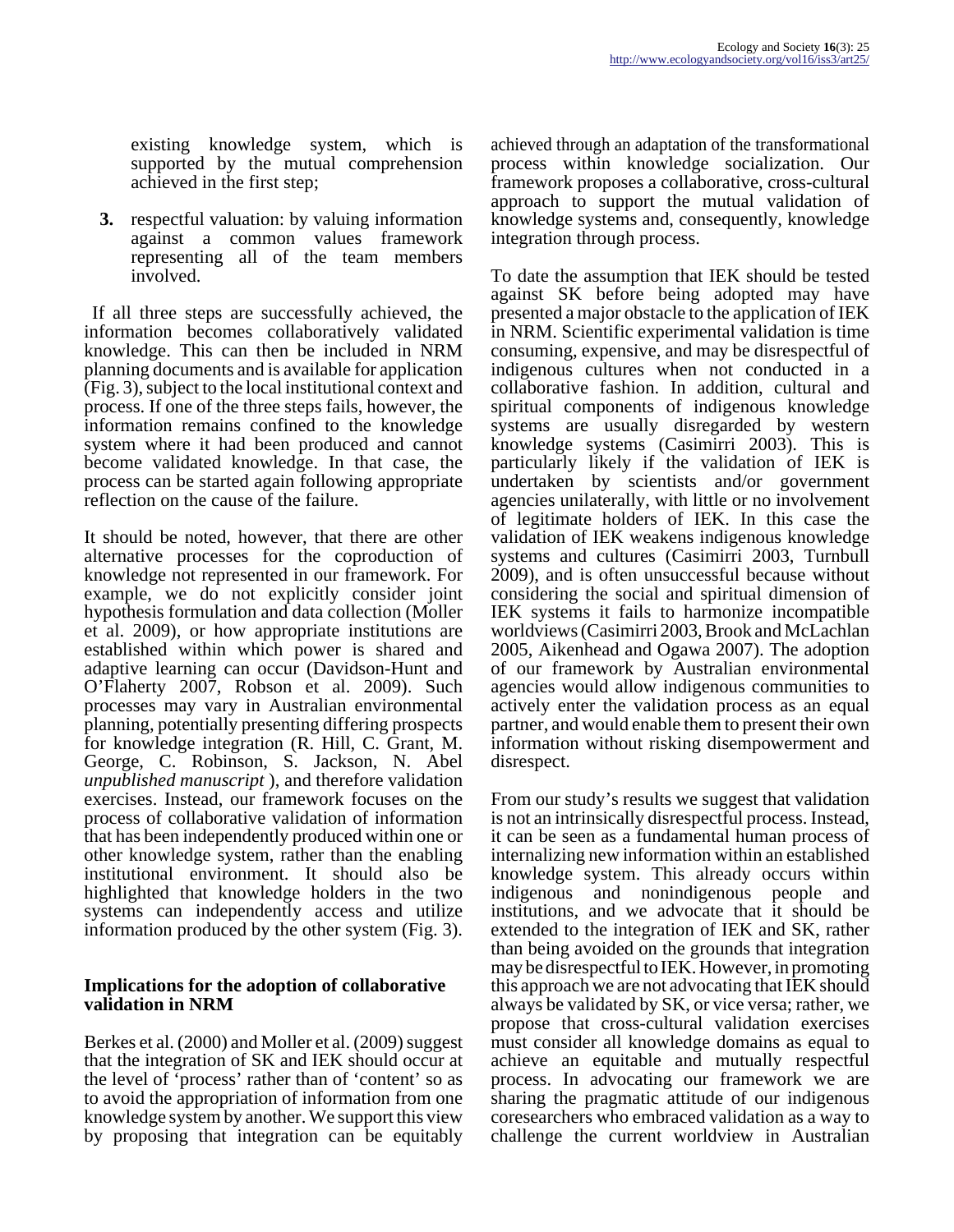NRM. However, we are aware that power dynamics implicit in different comanagement contexts within which validation and knowledge integration take place will have a major influence on the nature of the process and its outcomes (Newman and Moller 2005, Moller et al. 2009).

It could be argued that our conclusions are based on biased results because the indigenous knowledge holders initiated the validation process and therefore were less likely to feel marginalized than in a situation where the initial challenge was made by scientists. This is possible, and more empirical evidence and testing of our framework in different contexts is required, particularly where the initiative is taken by parties other than the knowledge holders. To minimize the chance of adverse outcomes we would recommend instead that collaborative validation should only proceed after sufficient trust has been generated through a comanagement process, and validation begins after multilateral consensus has been reached.

The integration of IEK and SK requires a change of social values if NRM is to accommodate indigenous perspectives and worldviews, and the development of community-based decision making for more effective NRM and resilient social-ecological systems (Casimirri 2003). In Australia, we suggest that the 'healthy disturbance' required to generate diversity of thought and outlook and hence resilience of social-ecological systems is also relevant to NRM. In this context IEK should be promoted in NRM to challenge the conventional wisdom of SK-based management, and introduce a more holistic paradigm wherein humankind is part of the natural world rather than superior to it (C. Royal, *unpublished manuscript*). The integration of indigenous ecological knolwedge and western scientific knowledge is particularly needed at the local scale where rapid detection and response to environmental change is required to promote resilience of social-ecological systems. In Australia we believe that it is time to provide government and other environmental agencies with tools to implement this change, including our collaborative validation framework.

*Responses to this article can be read online at: [http://www](http://www.ecologyandsociety.org/vol16/iss3/art25/responses/).ecologyandsociety.org/vol16/iss3/art25/ responses/*

#### **Acknowledgments:**

*We would like to thank the Malanbarra Yidinji community for their support. The project was funded by School of Earth and Environmental Sciences, James Cook University (JCU), and the Australian Government Department of Environment, Water, Heritage and the Arts' Marine and Tropical Science Research Facility. The Australian Centre for Tropical Freshwater Research at JCU provided facilities for the validation of fishing poisons, and Glen Morgan provided laboratory support. The study was authorized by the JCU Animal Ethics Committee (approval no. A1344) and Human Ethics Committee (approval no. H3081). We also acknowledge the support provided by Prof. Yvonne Cadet James, Head of the JCU School of Indigenous Australian Studies. Finally, we thank Dr. Ivan Lawler for supervision during the initial phase of the project.* 

# **LITERATURE CITED**

Aikenhead, G. S., and M. Ogawa. 2007. Indigenous knowledge and science revisited. *Cultural Studies of Science Education* 2:539-620. [http://dx.doi.org/1](http://dx.doi.org/10.1007/s11422-007-9067-8) [0.1007/s11422-007-9067-8](http://dx.doi.org/10.1007/s11422-007-9067-8)

Bagalwa, M., and K. Chifundera. 2007. Environmental impact evaluation of the stem bark extract of *Maesa lanceolata* used in Democratic Republic of Congo. *Journal of Ethnopharmacology* 114:281-284. [http://dx.doi.org/10.1016/j.jep.2005.1](http://dx.doi.org/10.1016/j.jep.2005.11.036) [1.036](http://dx.doi.org/10.1016/j.jep.2005.11.036)

Berger, P. L., and T. Luckmann. 1966. *The social construction of reality: a treatise in the sociology of knowledge.* Penguin, Harmondsworth, UK.

Berkes, F. 2009. Indigenous ways of knowing and the study of environmental change. *Journal of the Royal Society of New Zealand* 39:151-156. [http://d](http://dx.doi.org/10.1080/03014220909510568) [x.doi.org/10.1080/03014220909510568](http://dx.doi.org/10.1080/03014220909510568)

Berkes, F., J. Colding, and C. Folke. 2000. Rediscovery of traditional ecological knowledge as adaptive management. *Ecological Applications* 10:1251-1262. [http://dx.doi.org/10.1890/1051-0761](http://dx.doi.org/10.1890/1051-0761(2000)010[1251:ROTEKA]2.0.CO;2) [\(2000\)010\[1251:ROTEKA\]2.0.CO;2](http://dx.doi.org/10.1890/1051-0761(2000)010[1251:ROTEKA]2.0.CO;2)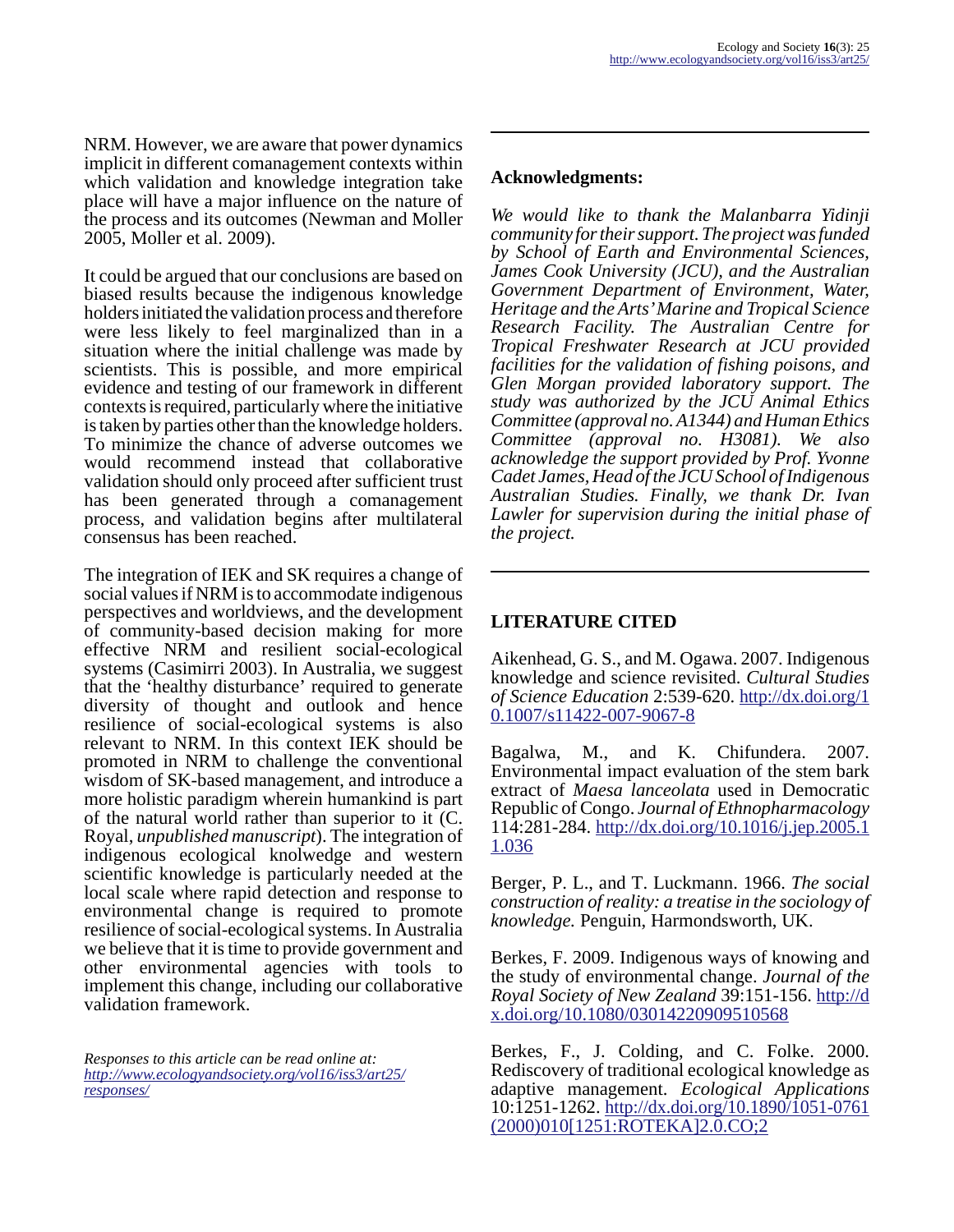Bernard, H. R. 2006. *Research methods in anthropology. Qualitative and quantitative approaches.* Altamira Press, Lanham, Maryland, USA.

Bickmeyer, U., C. Drechsler, M. Köck, and M. Assmann. 2004. Brominated pyrrole alkaloids from marine *Agelas* sponges reduce depolarizationinduced cellular calcium elevation. *Toxicon* 44:45-51. [http://dx.doi.org/10.1016/j.toxicon.2004.](http://dx.doi.org/10.1016/j.toxicon.2004.04.001) [04.001](http://dx.doi.org/10.1016/j.toxicon.2004.04.001)

Brook, R. K., and S. M. McLachlan. 2005. On using expert-based science to "test" local ecological knowledge. *Ecology and Society* 10(2): r3. [online] URL: [http://www.ecologyandsociety.org/vol10/iss2/](http://www.ecologyandsociety.org/vol10/iss2/resp3) [resp3.](http://www.ecologyandsociety.org/vol10/iss2/resp3)

Burrows, D. W. 2009. Distribution of exotic freshwater fishes in the Wet Tropics Region, Northern Queensland, Australia. Technical report 09/19 Australian Centre for Tropical Freshwater Research, James Cook University, Townsville and Reef and Rainforest Research Centre, Cairns, Australia.

Cadet-James, Y. 2001. Thoughts about research from an indigenous perspective. *Aboriginal and Islander Health Worker Journal* 25:17-18.

Canonico, G. C., A. Arthington, J. K. McCrary, and M. L. Thieme. 2005. The effects of introduced tilapias on native biodiversity. *Aquatic Conservation: Marine and Freshwater Ecosystems* 15:463-483. <http://dx.doi.org/10.1002/aqc.699>

Carter, J., and G. J. E. Hill. 2007. Critiquing environmental management in indigenous Australia: two case studies. *Area* 39:43-54. [http://dx.doi.org/1](http://dx.doi.org/10.1111/j.1475-4762.2007.00716.x)  $0.1111/j.1475-4762.2007.00716.x$ 

Casimirri, G. 2003. Problems with integrating traditional ecological knowledge into contemporary resource management. *Paper presented at the XII World Forestry Congress, Québec City, Canada.* [online] URL: [http://www.fao.org/DOCREP/ARTICLE/](http://www.fao.org/DOCREP/ARTICLE/WFC/XII/0887-A3.HTM) [WFC/XII/0887-A3.HTM](http://www.fao.org/DOCREP/ARTICLE/WFC/XII/0887-A3.HTM)

Chalmers, N., and C. Fabricius. 2007. Expert and generalist local knowledge about land-cover change on South Africa's Wild Coast: can local ecological knowledge add value to science? *Ecology and Society* 12(1): 10. [online] URL: [http://www.ecolog](http://www.ecologyandsociety.org/vol12/iss1/art10/) [yandsociety.org/vol12/iss1/art10/](http://www.ecologyandsociety.org/vol12/iss1/art10/)

Cork, S. 2009. Resilience of ecosystems and socialecological systems. Pages 63-66 *in* S. Cork, editor. *Brighter prospects: enhancing the resilience of Australia: technical report.* Australia 21 Organising Group, Weston, Australian Capital Territory, Australia.

Cullen, L. C., J. R. A. Butler, R. Hill, and C. R. Margules. 2008. Framework for the identification of linked cultural and biophysical indicators for the Wet Tropics World Heritage Area. The World Heritage Area. *The International Journal of Environmental, Cultural, Economic and Social Sustainability* 4:37-45.

Cullen-Unsworth, L. C., J. R. A. Butler, R. Hill, and M. Wallace. 2010. Cooperative research: an example from the Wet Tropics of Queensland. *The International Journal of Interdisciplinary Social Sciences* 5:139-154.

Davidson-Hunt, I. J., and R. M. O'Flaherty. 2007. Researchers, indigenous peoples, and place-based learning communities. *Society & Natural Resources* 20:291-305. [http://dx.doi.org/10.1080/0894192060](http://dx.doi.org/10.1080/08941920601161312) [1161312](http://dx.doi.org/10.1080/08941920601161312)

Denzin, N. K., Y. S. Lincoln, and L. T. Smith, editors. 2008. *Critical and indigenous methodologies.* SAGE, Thousand Oaks, California, USA.

Diemers, D. 1999. On the social dimension of information quality and knowledge. In Y. W. Lee and G. K. Tayi, editors. *Proceedings of the 1999 MIT Conference on Information Quality.* MIT Press, Cambridge, Massachusetts, USA.

Dickison, M. 2009. The asymmetry between science and traditional knowledge. *Journal of the Royal Society of New Zealand* 39:171-172. [http://d](http://dx.doi.org/10.1080/03014220909510573) [x.doi.org/10.1080/03014220909510573](http://dx.doi.org/10.1080/03014220909510573)

Gilchrist, G., and M. L. Mallory. 2007. Comparing expert-based science with local ecological knowledge: what are we afraid of? *Ecology and Society* 12(1): r1. [online] URL: [http://www.ecolog](http://www.ecologyandsociety.org/vol12/iss1/resp1/) [yandsociety.org/vol12/iss1/resp1/](http://www.ecologyandsociety.org/vol12/iss1/resp1/)

Gilchrist, G., M. Mallory, and F. Merkel. 2005. Can local ecological knowledge contribute to wildlife management? Case studies of migratory birds. *Ecology and Society* 10(1): 20. [online] URL: [http:](http://www.ecologyandsociety.org/vol10/iss1/art20/) [//www.ecologyandsociety.org/vol10/iss1/art20/](http://www.ecologyandsociety.org/vol10/iss1/art20/)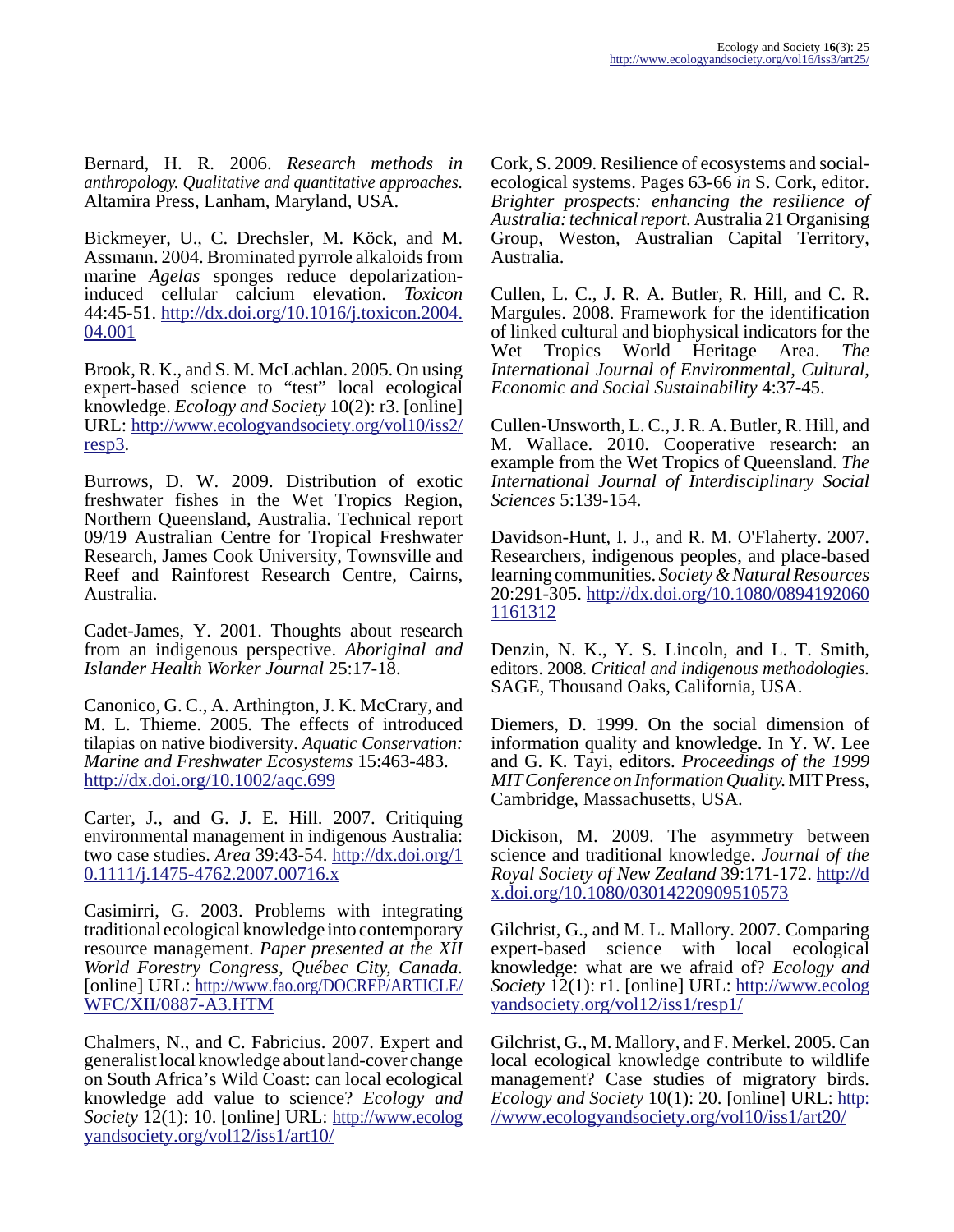Huntington, H. P. 2000. Using traditional ecological knowledge in science: methods and applications. *Ecological Applications* 10:1270-1274. [http://dx.do](http://dx.doi.org/10.1890/1051-0761(2000)010[1270:UTEKIS]2.0.CO;2) i.org/10.1890/1051-0761(2000)010[1270:UTEKIS] [2.0.CO;2](http://dx.doi.org/10.1890/1051-0761(2000)010[1270:UTEKIS]2.0.CO;2)

Ibrahim, B., B. M'batchi, H. Mounzeo, H. P. B. Bourobou, and P. Posso. 2000. Effect of *Tephrosia vogelii* and *Justicia extensa* on *Tilapia nilotica* in vivo. *Journal of Ethnopharmacology* 69:99-104. [http://dx.doi.org/10.1016/S0378-8741\(99\)00036-7](http://dx.doi.org/10.1016/S0378-8741(99)00036-7)

Kalita, B., A. Dutta, and M. Choundhurt. 2007. Herbal fish toxicant used by fishers of Karbi-Anglong district, Assam. *Indian Journal of Traditional Knowledge* 6:334-336.

Lans, C., K. Georges, and G. Brown. 2007. Nonexperimental validation of ethnoveterinary plants and indigenous knowledge used for backyard pigs and chickens in Trinidad and Tobago. *Tropical Animal Health Production* 39:375-385. [http://dx.do](http://dx.doi.org/10.1007/s11250-007-9026-0) [i.org/10.1007/s11250-007-9026-0](http://dx.doi.org/10.1007/s11250-007-9026-0)

Ling, N. 2002. *Rotenone: a review of its toxicity and use for fisheries management.* Science for Conservation 211. Department of Conservation, Wellington, New Zealand.

Lintermans, M. 2004. Human-assisted dispersal of alien freshwater fish in Australia. *New Zealand Journal of Marine and Freshwater Research* 38:481-501. [http://dx.doi.org/10.1080/00288330.20](http://dx.doi.org/10.1080/00288330.2004.9517255) [04.9517255](http://dx.doi.org/10.1080/00288330.2004.9517255)

Luitgards-Moura, J. F., E. G. C. Bermudez, A. F. Rocha, P. Tsouris, and M. G. Rosa-Freitas. 2002. Preliminary assays indicate that *Antonia ovata* (Loganiaceae) and *Derris amazonica* (Papilionaceae), ichthyotoxic plants used for fishing in Roraima, Brazil, have an insecticide effect on *Lutzomyia longipalpis* (Diptera : Psychodidae : Phlebotominae). *Memórias do Instituto Oswaldo Cruz* 97:737-742. <http://dx.doi.org/10.1590/S0074-02762002000500026>

Mackinson, S., and L. Nottestad. 1998. Points of view: combining local and scientific knwoledge. *Reviews in Fish Biology and Fisheries* 8:481-490. <http://dx.doi.org/10.1023/A:1008847106984>

Mercer, J., I. Kelman, L. Taranis, and S. Suchet-Pearson. 2010. Framework for integrating indigenous and scientific knowledge for disaster risk reduction. *Disasters* 34:214-239. [http://dx.doi.](http://dx.doi.org/10.1111/j.1467-7717.2009.01126.x) [org/10.1111/j.1467-7717.2009.01126.x](http://dx.doi.org/10.1111/j.1467-7717.2009.01126.x)

Michell, H. 2005. Nehithewak of Reindeer Lake, Canada: worldview, epistemology and relationships with the natural world. *Australian Journal of Indigenous Education* 34:33-43.

Moller, H., P. O'Blyver, C. Bragg, J. Newman, R. Clucas, D. Fletcher, J. Kitson, S. McKechnie, D. Scott, and Rakiura Titi Islands Administering Body. 2009. Guidelines for cross-scultural participatory action research partnerships: a case study of a customary seabird harvest in New Zealand. *New Zealand Journal of Zoology.* 36:211-241. [http://dx.](http://dx.doi.org/10.1080/03014220909510152) [doi.org/10.1080/03014220909510152](http://dx.doi.org/10.1080/03014220909510152)

Nakashima, D., and M. Roué. 2002. Indigenous knowledge, peoples and sustainable practice. Pages 314-324 *in* T. Munn, editor. *Encyclopedia of global environmental change.* John Wiley & Sons, Chichester, UK.

Neuwinger, H. D. 2004. Plants used for poison fishing in tropical Africa. *Toxicon* 44:417-430. [http](http://dx.doi.org/10.1016/j.toxicon.2004.05.014) [://dx.doi.org/10.1016/j.toxicon.2004.05.014](http://dx.doi.org/10.1016/j.toxicon.2004.05.014)

Newman, J., and H. Moller. 2005. Use of Matauranga (Maori Traditional Knowledge) and science to guide seabird harvest: getting the best of both worlds? Pages 303-321 *in* N. Kishigami and J. M. Savelle, editors. *Indigenous use and management of marine resources.* Senri Ethnological Studies 67, National Museum of Ethnology, Osaka, Japan.

Nungabana, G. D. 1996. *The Mullunburra, people of the Mulgrave River.* Cassowary, Queensland, Australia.

Nursey-Bray, M. 2009. A Guugu Yimmithir bam wii: ngawiya and girrbithi: hunting, planning and management along the Great Barrier Reef, Australia. *Geoforum* 40:442-453. [http://dx.doi.org/](http://dx.doi.org/10.1016/j.geoforum.2009.02.002) [10.1016/j.geoforum.2009.02.002](http://dx.doi.org/10.1016/j.geoforum.2009.02.002)

Ostrom, E. 1999. Coping with the tragedies of the commons. *Annual Review of Political Science* 2:493-535. [http://dx.doi.org/10.1146/annurev.polis](http://dx.doi.org/10.1146/annurev.polisci.2.1.493) [ci.2.1.493](http://dx.doi.org/10.1146/annurev.polisci.2.1.493)

Ovenden, J., editor. 1998. *Tilapia. Options for biological control.* Conference and Workshop